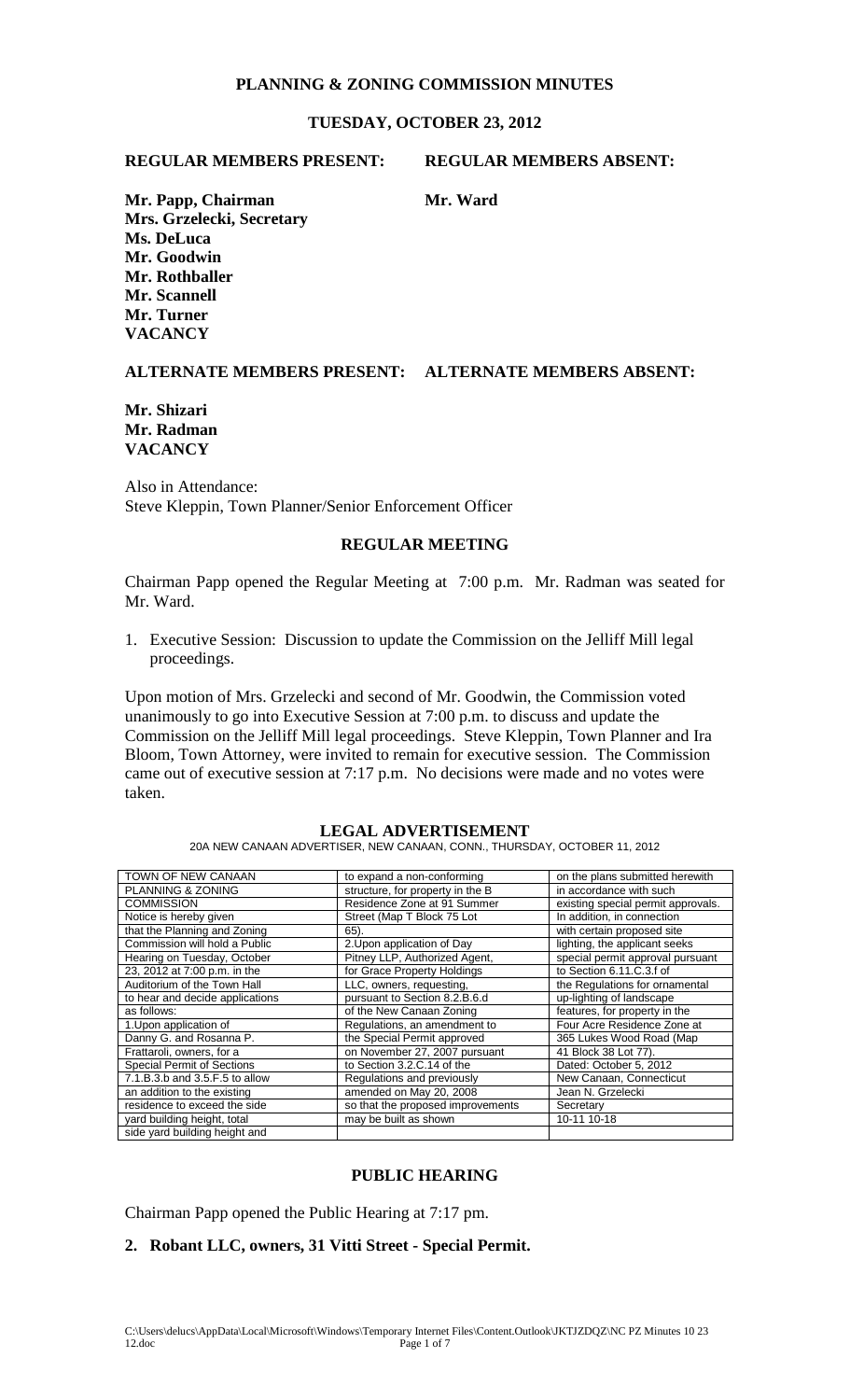Upon application of Anthony Totilo, Anthony Totilo Architects and Associates, Authorized Agent, for Robant LLC, owners, for a Special Permit of Section 6.2.E.1 to allow a 25% reduction of the parking on site: 12 spaces provided in lieu of the 17 spaces required, including one loading space and one handicap accessible space, for property at 31 Vitti Street in the Business B Zone (Map T Block 75 Lot 619A). (Continued from the August 28, 2012 and September 24, 2012 meetings).

Anthony Totilo, Anthony Totilo Architects and Associates, introduced Harris Smith of Crown Design who stated that the seating layout had been revised to decrease the number of seats from 45 to 35. As a result of the decrease in seating there would be a decrease in parking demand and 13 parking spaces would be required. The applicant is requesting a Special Permit for a 25% reduction in parking spaces. The applicant's updated traffic study indicated that peak hour trips would decrease from 14-17 per hour to 10-12 per hour due to the reduction in the number of seats. The applicant asked the Commission to consider the temporary loading space as a parking space bringing the on-site parking spaces to 12. He indicated that he had a letter of intent with the adjacent property at 43 Vitti Street to lease 5 parking spaces on that property. Chairman Papp asked for evidence that the owner of 43 Vitti Street had excess parking spaces to lease to 31 Vitti Street and understood that if he could and did so lease the spaces, he would be restricting the development rights on his property. Mrs. Grzelecki noted that although mathematically the plan provided sufficient spaces, the configuration of the on-site spaces would make it very difficult to negotiate the parking lot. Mr. Kleppin stated that a 1,550 square foot restaurant would require 16 parking spaces. Chairman Papp asked for a letter from the owner requesting a continuance, a revised site plan with revised parking layout and a legally binding letter from the owner of 43 Vitti Street indicating that he has excess parking capacity so that he can lease 5 spaces to 31 Vitti Street. Mr. Goodwin requested that the Commission hire someone to do a peer review of the applicant's parking study and comment on the layout, turning radius, and navigation through the parking lot.

Mr. Totilo introduced the owner, Florence Milano, who stated that she purchased the property for her sons. The older son will design the restaurant; the younger son will run the restaurant. In response to Chairman Papp's question, Mrs. Milano indicated that she would bear the cost of the peer review of the revised parking layout. Mr. Totilo stated that he would follow up with a letter from the owner requesting a continuance, a legally binding letter from the owner of 43 Vitti Street and a revised parking layout.

The public hearing on this matter was continued to the November 27, 2012 public hearing.

## **3. John Black Lee, owner, 160 Mill Road - two-lot resubdivision.**

Upon application of John Black Lee, owner, for a two-lot resubdivision for 2.95 acre parcel located in New Canaan and Wilton, of property in the One Acre Residence Zone at 160 Mill Road (Map 49 Block 113 Lot 2). (Not open on the August 28, 2012 meeting and continued from the September 24, 2012 meeting).

Attorney Robert Fuller, representing the applicant, stated that the property in question is located in both Wilton and New Canaan and is divided by the Silvermine River, which is the town line. Mr. Lee seeks to divide a 2.945 acre lot into two lots, a north lot and a south lot. Mr. Lee's home is currently located on the New Canaan portion of the proposed north lot. Both lots would be accessed from Mill Road. Future construction on the proposed south lot would be in New Canaan and would not interfere with the 100 year flood boundary. As proposed, both lots would meet New Canaan building coverage and setback requirements. Each lot would be approximately 1.47 acres. The south lot would have .5 acres in New Canaan. Mr. Fuller indicated that his client is willing to give the Town of Wilton a Conservation Easement over all the Wilton land but that the Town of Wilton has indicated that it might not want to be the recipient of such a Conservation Easement. Mr. Fuller stated that if Wilton does not accept a Conservation Easement, his client would record a conservation restriction on the Wilton Land Records which would dedicate the land to conservation purposes and would prohibit any building in Wilton.

No application for subdivision has been submitted to Wilton because no building would take place in Wilton. Mr. Fuller stated that he had received a letter from the Wilton Town Planner stating that Wilton would require subdivision approval but that Wilton could not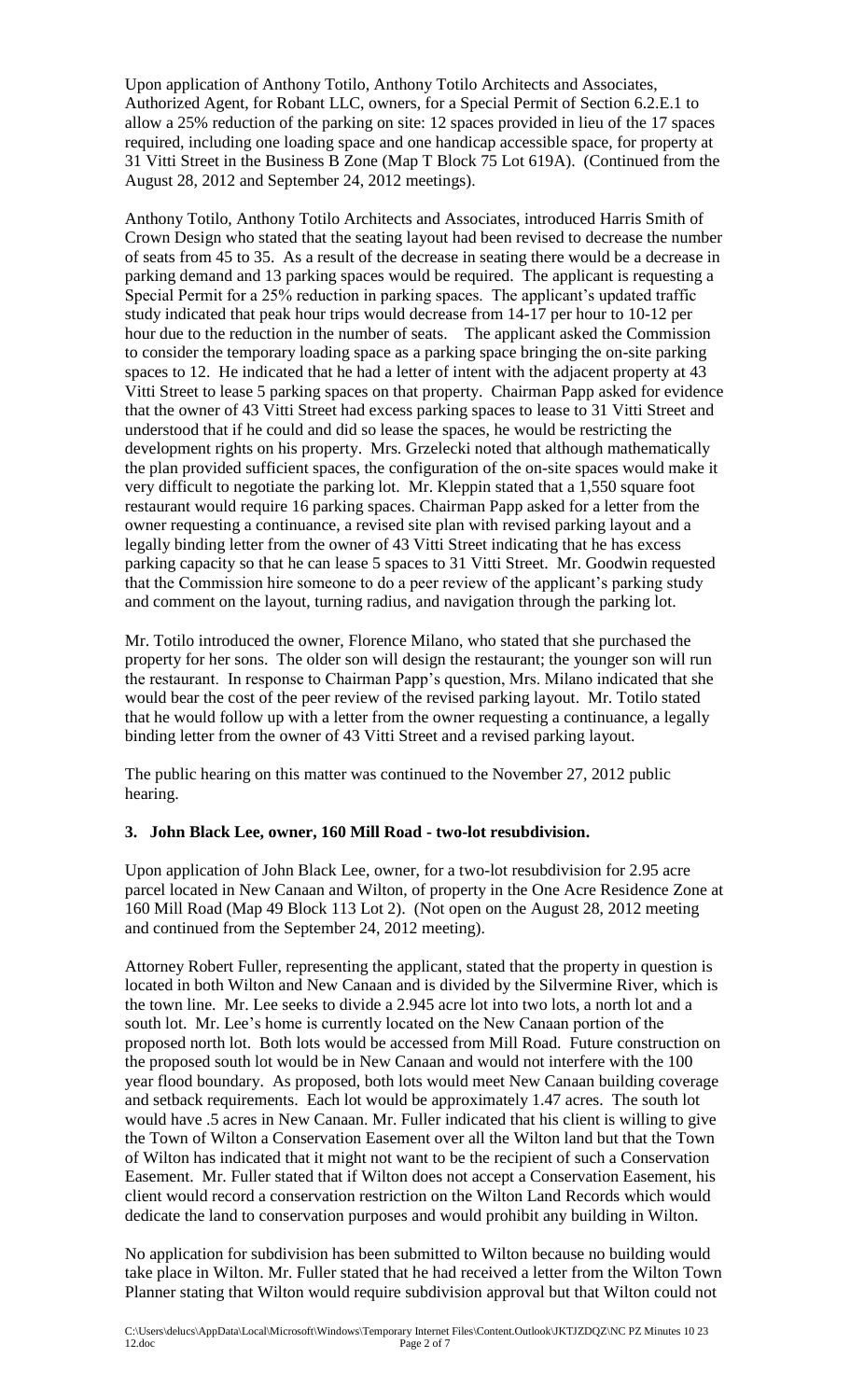approve a subdivision because the property is in a 2 acre zone in Wilton but the applicant does not own 2 acres in Wilton. Mr. Fuller disagreed with the Wilton Town Planner. Mr. Fuller expressed his opinion that neither subdivision nor zoning approval was needed from Wilton. Mr. Fuller provided the Commission with a sketch prepared by Mr. Lee showing two possible locations for a house on the south lot that would meet all setbacks. Mr. Fuller introduced Jay Keeler of Land Engineering Associates. Mr. Keeler stated that he has performed test borings and percolation tests and has designed a fully code compliant septic system for a proposed dwelling on the south lot. The septic plan has been submitted to the New Canaan Health Department and he will try to have the Health Department's approval of the plan before the next meeting of this Commission.

Mr. Scannell raised questions about the impact of actions which Wilton might or might not take regarding this property. Mr. Fuller stated that he was of the opinion that no Wilton subdivision approval was needed if the land located in Wilton was dedicated to conservation purposes. Furthermore, he was of the opinion that land in Wilton could be used to meet New Canaan's 1 acre zone requirement and that each town could act independently. Mr. Fuller requested a continuance. Chairman Papp agreed to the continuance noting that there were numerous legal issues that needed to be discussed with Town Counsel.

Mr. Chip Critchell, representing 11 property owners within 100 feet of Mr. Lee's property, spoke in opposition to the application. He expressed three primary concerns: 1) location of septic, 2) access to proposed dwelling, and 3) location and design of the house and its impact on the Silvermine River. He also expressed a concern that if the septic plan is approved, the owner might try to revert to a prior plan to convert the barn to a dwelling.

Louise Washer, representing the Norwalk River Watershed Association and Harbor Watch, spoke in opposition to the application saying that further development of the site threatens the quality of the water in the Silvermine River.

Jack Webb spoke in opposition to the application. He noted the deterioration of the quality of the river over the last 15 years and said that the development of the proposed south lot would create irreparable erosion in a very sensitive area.

Laurent Dupont spoke in opposition to the application. He stated that adding acreage in Wilton to the  $\frac{1}{2}$  acre in New Canaan to meet New Canaan's 1 acre zoning requirement was not reasonable.

Mr. Keller said it is not practice to design septic systems for 100 year flood or extraordinary weather events. He indicated that he would provide more information on septic setbacks and proposed building location, and would respond to the concerns expressed by the Norwalk River Watershed Association at the next meeting.

Mr. John Black Lee addressed concerns about the frequency of flooding saying that the river has never reached his house.

Mr. Fuller addressed the four issues raised in Mr. Kleppin's Planner's Memo.

The public hearing on this matter was continued to November 27, 2012.

## **4. Danny G. and Rosanna P. Frattaroli, owners – 91 Summer Street – Special Permit.**

Upon application of Danny G. and Rosanna P. Frattaroli, owners, for a Special Permit of Sections 7.1.B.3.b and 3.5.F.5 to allow an addition to the existing residence to exceed the side yard building height, total side yard building height and to expand a non-conforming structure, for property in the B Residence Zone at 91 Summer Street (Map T Block 75 Lot 65).

Mr. Frattaroli stated that the proposed second floor addition would not change the foot print of the building. The addition is necessary to accommodate his growing family. He indicated that he has letters from neighbors approving the application.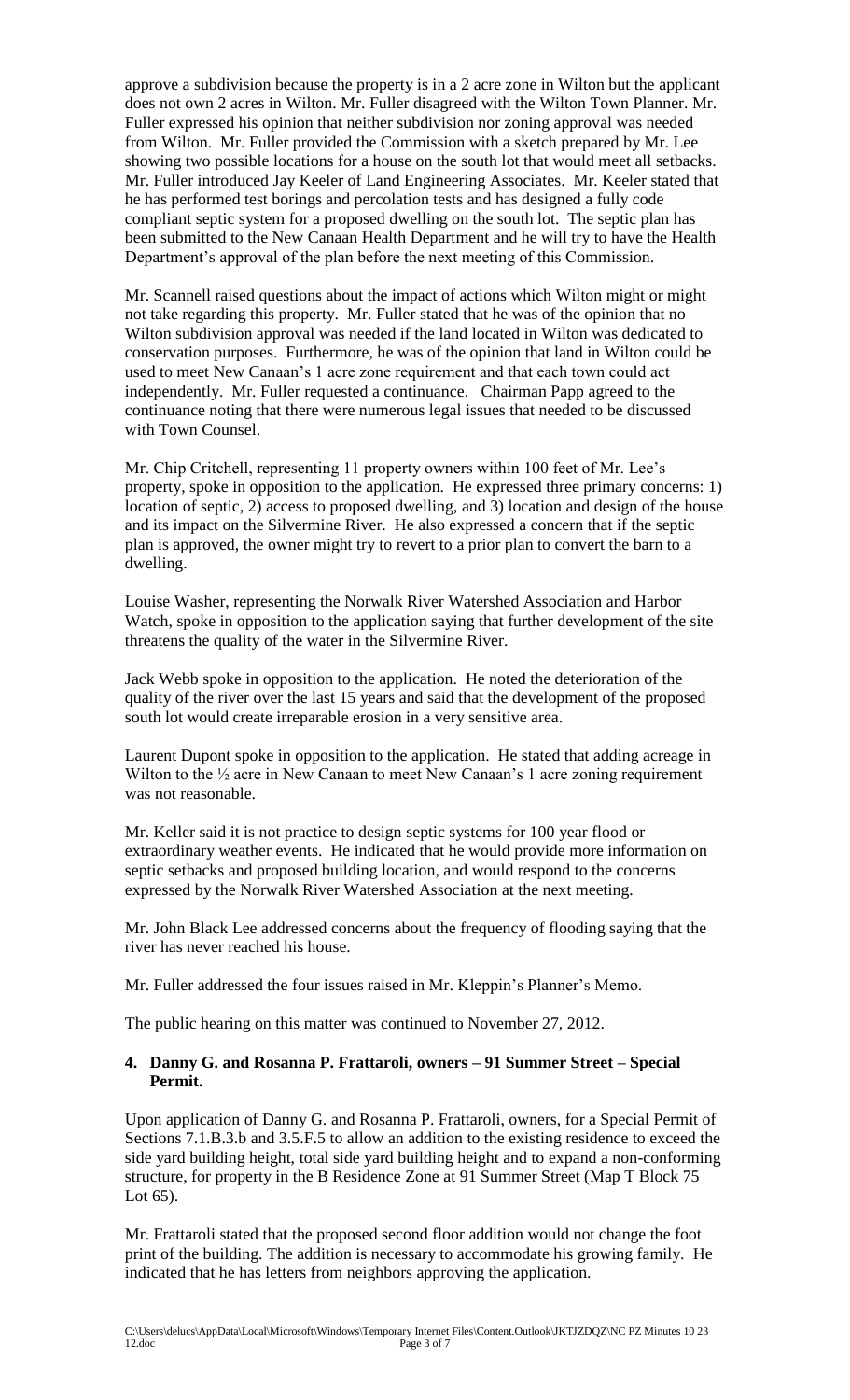# **5. Grace Property Holdings LLC, owners, 365 Lukes Wood Road – Amendment.**

Upon application of Day Pitney LLP, Authorized Agent, for Grace Property Holdings LLC, owners, requesting, pursuant to Section 8.2.B.6.d of the New Canaan Zoning Regulations, an amendment to the Special Permit approved on November 27, 2007 pursuant to Section 3.2.C.14 of the Regulations and previously amended on May 20, 2008 so that the proposed improvements may be built as shown on the plans submitted herewith in accordance with such existing special permit approvals. In addition, in connection with certain proposed site lighting, the applicant seeks special permit approval pursuant to Section 6.11.C.3.f of the Regulations for ornamental up-lighting of landscape features, for property in the Four Acre Residence Zone at 365 Lukes Wood Road (Map 41 Block 38 Lot 77).

Attorney Joseph Hammer of Day Pitney LLP, representing the owner, reviewed the history of the project. He stated that in 2007-2008 the Commission granted a Special Permit and Amended Special Permit to use the subject property for religious purposes, including a permanent sanctuary with a capacity of 900. The Special Permit was approved with the conditions that the owner had to come back to the Commission for approval of the design of the sanctuary and that no further traffic study would be needed if the capacity of the sanctuary did not exceed 900. The Commission's approvals were appealed to the Superior Court. The Superior Court upheld the Commission's actions. The Appellate Court declined to hear a further appeal. The applicant is now before the Commission seeking approval of the design of the permanent sanctuary and adjustments and enhancements to the site plan.

Sharon Prince, President of Grace Farms Foundation and a member of the Planning Team of Grace Community Church, said they had used the past four years to crystalize their vision. She has met with neighbors who have expressed design concerns.

Jay Fielden, a member of the Planning Team of Grace Community Church, spoke of the rich history of architecture in New Canaan and how the Grace Farms Foundation embarked on a search for an architect for the project with this history in mind. He introduced Ryue Nishizawa of the Tokyo firm of Sanaa Associates who have designed the buildings for the site.

Mr. Nishizawa described the site and stated that he has designed buildings which will become part of the landscape. The structures, improvements and landscaping are all designed to have a low impact on the natural surroundings. He then showed sketches of the buildings he has designed.

Gary Handel, Executive Architect on the project, described how the buildings would be located in the center of the site and that their low height would blend with the beauty of the landscape. He stated that the project is consistent with New Canaan regulations and that when completed it will make a contribution to New Canaan's legacy of great design.

Holt McChord, professional engineer, reviewed the existing conditions of the site. He described Phases I and II of the project as originally proposed and then reviewed the revised site layout. He stated that the existing wells on the property would be used, utilities will be underground, 4 new septic systems would be built, geothermal wells would be built and low impact drainage techniques would be used to control the storm run-off. He reviewed the site grading and soil erosion control plan. He stated that the location of the main parking lot was chosen because of the flat topography. He has met with 2 of the neighbors to the south with regard to the parking lot and increasing the separation between their properties and the parking lot.

Gabe Williams of Buro Happold, lighting consultant, presented the lighting plan for the project. He described the lighting as low impact. There would be lighting at the security gate at the main entrance. The main drive would be lit only at intersections with other drives. The parking lot lighting would shine directly down from 12 foot poles. Walkway lighting would be on low bollards. Lighting in the sanctuary would be down lighting into the seats and perimeter lighting which would provide an ambient glow. The buildings would be equipped with occupancy sensors so that when they were not occupied the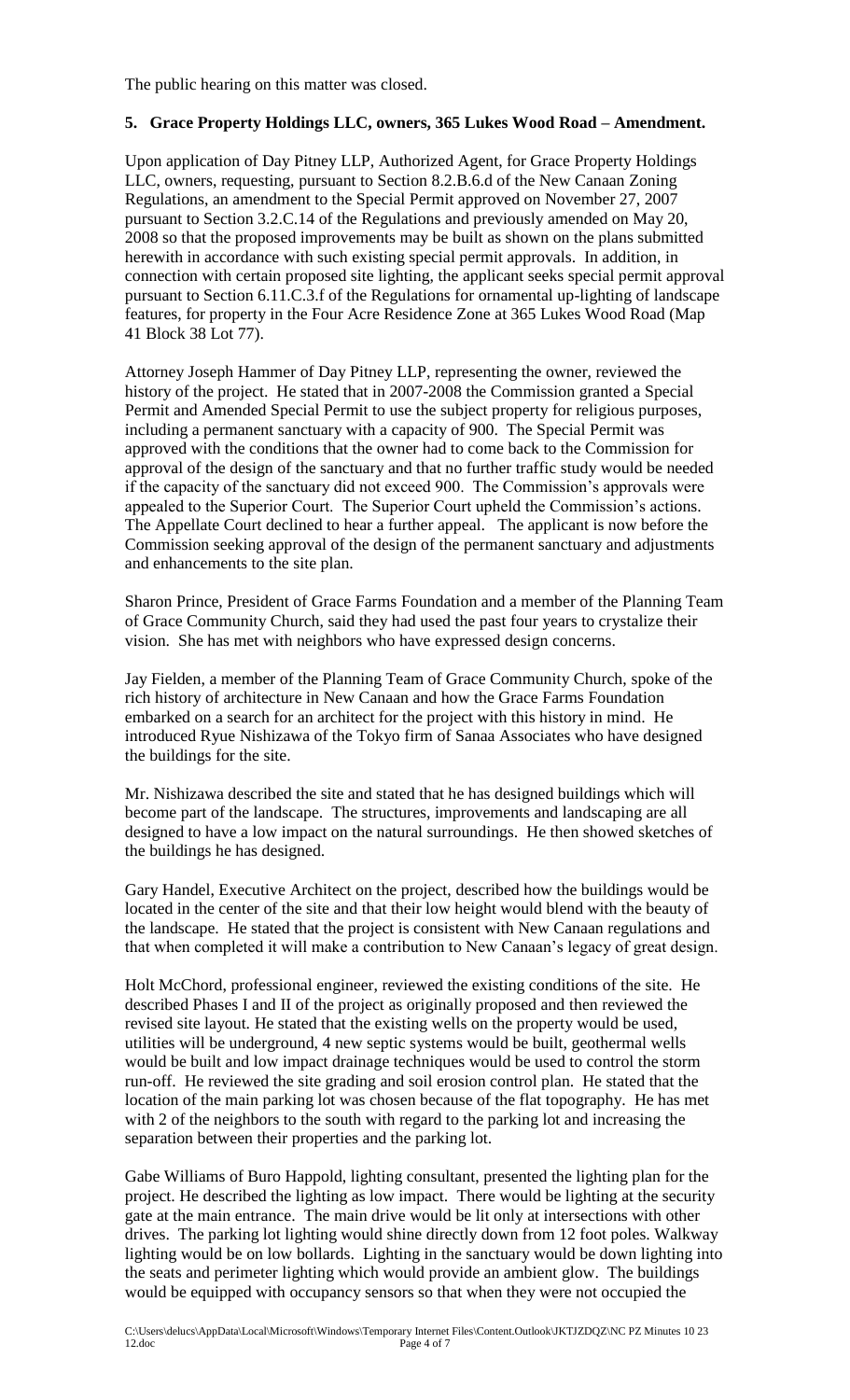lights would go off. Exterior lights on the site would come on at dusk and turn off at 11 pm. Ms. DeLuca asked how much light would be visible from the site. Mr. Williams stated that there would be no light spilling outside the site and that from Smith Ridge Road the exterior lights would look like the glow of a light in a neighbor's window in the distance.

Landscape architect Dennis McGlade described the proposed landscape design as a subtle refining of the existing landscape. It is intended to complement and blend with the characteristics of the site. The River Building (sanctuary) would recede into its setting. Twenty and a half acres of the site would be meadows which would be mowed once a year. Twelve and a half acres of lawn around the buildings and pedestrian areas would be planted with 'no mow grass' which only needs to be mowed half as often as regular grass. The only trees to be cut would be in the immediate area of construction. Additional native trees would be planted including fruit trees in the barn courtyard.

Attorney Hammer presented the Commission with a letter from Dr. Michael Clemens, land use planner, who has reviewed the plan and has opined that the plan gives appropriate consideration to the protection, preservation and enhancement of the natural resources. Attorney Hammer then responded to the questions in Mr. Kleppin's Planner's Memo. Attorney Hammer noted while some of the letters the Commission has received from the public raise issues of traffic and use, these issues have been settled by the court.

Chairman Papp noted that much information has been received by the Commission and that time is needed to review it.

Sanjit Shah of Puddin Hill Road, Lewisboro, NY stated that there has been a material change in circumstances since the 2007 traffic study in that the membership of the church has grown and the design presented is radically different from that presented in 2007 and these factors require a new traffic study and a new real estate impact study. He felt that the application before the Commission was incomplete because it does not include existing and projected traffic volume as required by the zoning regulations.

Peter Parsons, Lewisboro Supervisor, noted that traffic from the church would have a significant impact on residents of Puddin Hill Road and West Lane with a significant impact at the corner of Puddin Hill Road and Route 123. He stated that Lewisboro does not have sufficient police to dedicate to traffic control at this intersection on Sunday mornings.

Attorney Joseph Rucci, representing Anita and Paul Ostling of 1196 Smith Ridge Road, stated that his clients own property which overlooks the south parking lot and that they have issues with the location of the parking lot, its lighting and its impact on wetlands. He reserved further comment until the next meeting.

John Zaro, a New Canaan resident, said he feels that the project does a fabulous job of protecting natural areas and water on the property.

Attorney Marjorie Shansky, representing Mary Shaw, Mr. and Mrs. Max Abel, and Mr. and Mrs. Dan Cooper presented the Commission with a verified petition for intervention due to the reasonable likelihood of pollution arising from the proposed development of the site. She stated that the application before the Commission is not truly an amendment because there has been a significant change in the project and that most of the conditions of the original approval are no longer germaine because the current plan is so different from the original plan. She expressed concern about the simultaneous occupancy of 4 separate places of assembly. She stated that the 2007 traffic study only took into consideration the 900 person capacity of the sanctuary and there could be significantly more people occupying the other building on the site. She questioned the soil testing that was done to locate the septic systems and the capacity and location of the septic systems. Attorney Shansky then spoke to the Special Permit criteria in Section 8.2.B.4 of the New Canaan Zoning Regulations and why this application did not meet those criteria.

Attorney William Hennessey, representing the owners of 1328 Smith Ridge Road, stated that he was in attendance at the public hearing to listen on behalf of his clients, that his client is in conversation with the applicant and the reserved the right to voice his clients' concerns at a later date.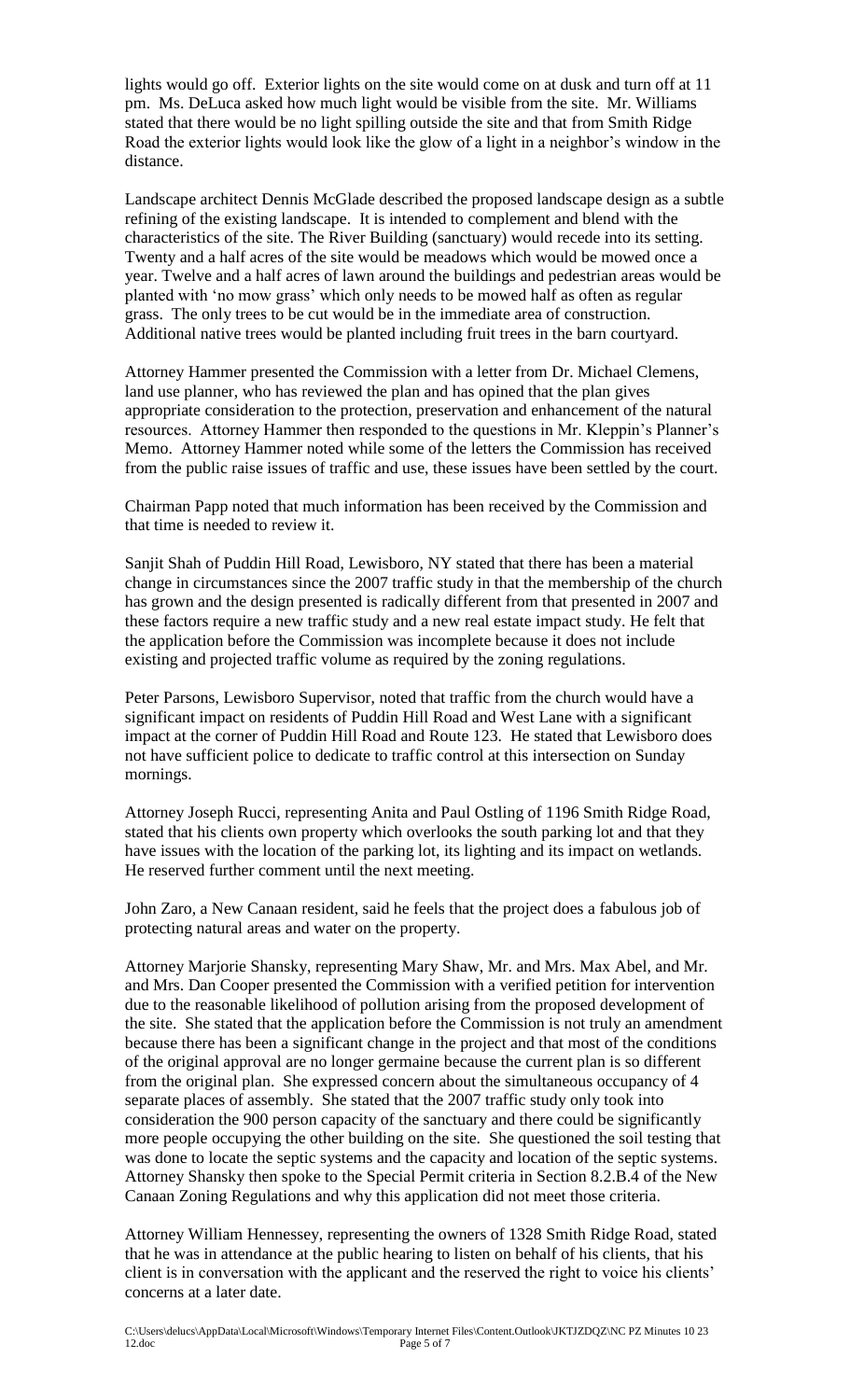Chairman Papp asked Attorney Hammer if he had changed his mind about not updating the traffic study after hearing the public comment. Attorney Hammer stated that his client has a vested right to use the property for religious purposes. Under the prior approval, upheld by the court, the traffic study does not have to be updated so long as the capacity of the sanctuary does not exceed 900. The only requirement of the prior approval was that the applicant come back to the Commission for approval of the sanctuary design.

The public hearing on this matter was continued to November 27, 2012.

Chairman Papp closed the Public Hearing at 11:01 p.m.

# **REGULAR MEETING**

# **6. Deliberation and any possible action on a closed public hearing item.**

## **Discussion on Item #4 - Danny G. and Rosanna P. Frattaroli, owners – 91 Summer Street – Special Permit.**

Mrs. Grzelecki stated that she felt that the proposed addition would bring the house more into conformity with other houses on the street and would represent an improvement in the neighborhood. Mr. Goodwin noted that he was absent when the application was originally presented.

Upon motion of Mrs. Grzelecki and second of Ms. DeLuca, the Commission voted to approve the application. Mr. Goodwin abstained.

# **7. Site Grace Property Holdings LLC, owners, 365 Lukes Wood Road - Site Plan.**

Site Plan application of Day Pitney LLP, Authorized Agent, for Grace Property Holdings LLC, owners, Pursuant to Sections 8.2.A and 8.2.B requesting approval of improvements as shown on plans, for property in the Four Acre Residence Zone at 365 Lukes Wood Road (Map 41 Block 38 Lot 77).

This matter was combined with the public hearing on matter #5 above. This matter was continued to the November 27, 2012 meeting.

## **8. Proposed changes from Brooks & Falotico for a façade modification at 22 Pine Street.**

Chuck Willett summarized the proposed changes to the façade at 22 Pine Street. Commissioners asked questions about the need for a façade change and various aspects of the design presented. Chairman Papp suggested that Mr. Willett review the Commission's design guidelines and keep the design more in line with the guidelines. Mr. Turner stated that he did not feel that what was presented was a well thought out design statement.

## **9. Discussion of possible zoning amendments. (Continued from the August 28, 2012 and September 24, 2012 meetings).**

 Due to the late hour, Chairman Papp continued the discussion of possible zoning amendments to the November 27, 2012 meeting.

## **10. Administrative Actions or other matters as may properly come before the Commission (Town Planner).**

a. St. Luke's School requests approval to rent out Athletic Facilities to three groups.

Mrs. Grzelecki asked what type of groups wanted to rent out St. Luke's School Athletic Facilities. Chairman Papp and Mrs. Grzelecki indicated that they would be comfortable having the facilities rented by New Canaan groups but not by outside adult, professional groups. Mr. Kleppin will review the list of proposed users and report back to the Commission.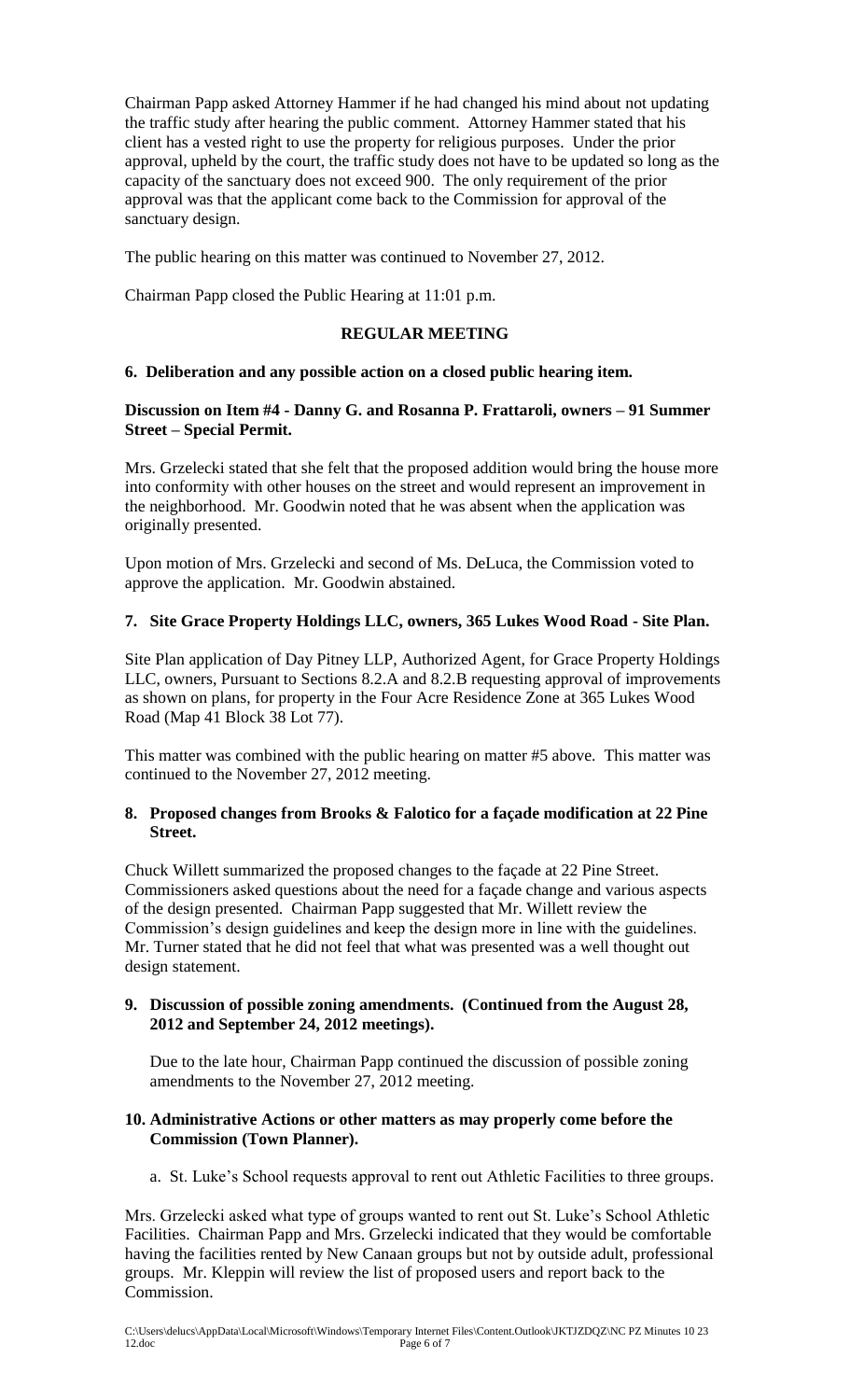# **11. Approve minutes of the September 24, 2012 Special Meeting.**

Upon motion of Mr. Goodwin and second of Mr. Scannell, the Commission unanimously voted to approve the minutes of the September 24, 2012 Special Meeting.

## **12. Adjournment.**

Meeting was adjourned at 11:28 p.m.

\_\_\_\_\_\_\_\_\_\_\_\_\_\_\_\_\_\_\_\_ Jean Grzelecki, Secretary

### **LEGAL ADVERTISEMENT** NEW CANAAN ADVERTISER, NEW CANAAN, CONN., THURSDAY, NOVEMBER 1, 2012 9A

| TOWN OF NEW CANAAN              | copy thereof in the office of  | total side yard building height |
|---------------------------------|--------------------------------|---------------------------------|
| PLANNING & ZONING               | the Town Clerk.                | and to expand a non-conforming  |
| <b>COMMISSION</b>               | 1.RESOLVED, that the           | structure, for property in      |
| Notice is hereby given          | application of Danny G. and    | the B Residence Zone at 91      |
| that the Planning and Zoning    | Rosanna P. Frattaroli, owners, | Summer Street (Map T Block      |
| Commission at a special meeting | for a Special Permit of        | 75 Lot 65) is approved.         |
| held on October 23, 2012        | Sections 7.1.B.3.b and 3.5.F.5 | Jean N. Grzelecki               |
| duly adopted the following      | to allow an addition to the    | Secretary                       |
| resolution. Approved Special    | existing residence to exceed   | Dated October 26, 2012          |
| Permit Applications become      | the side yard building height, | $11 - 1$                        |
| effective upon the filing of a  |                                |                                 |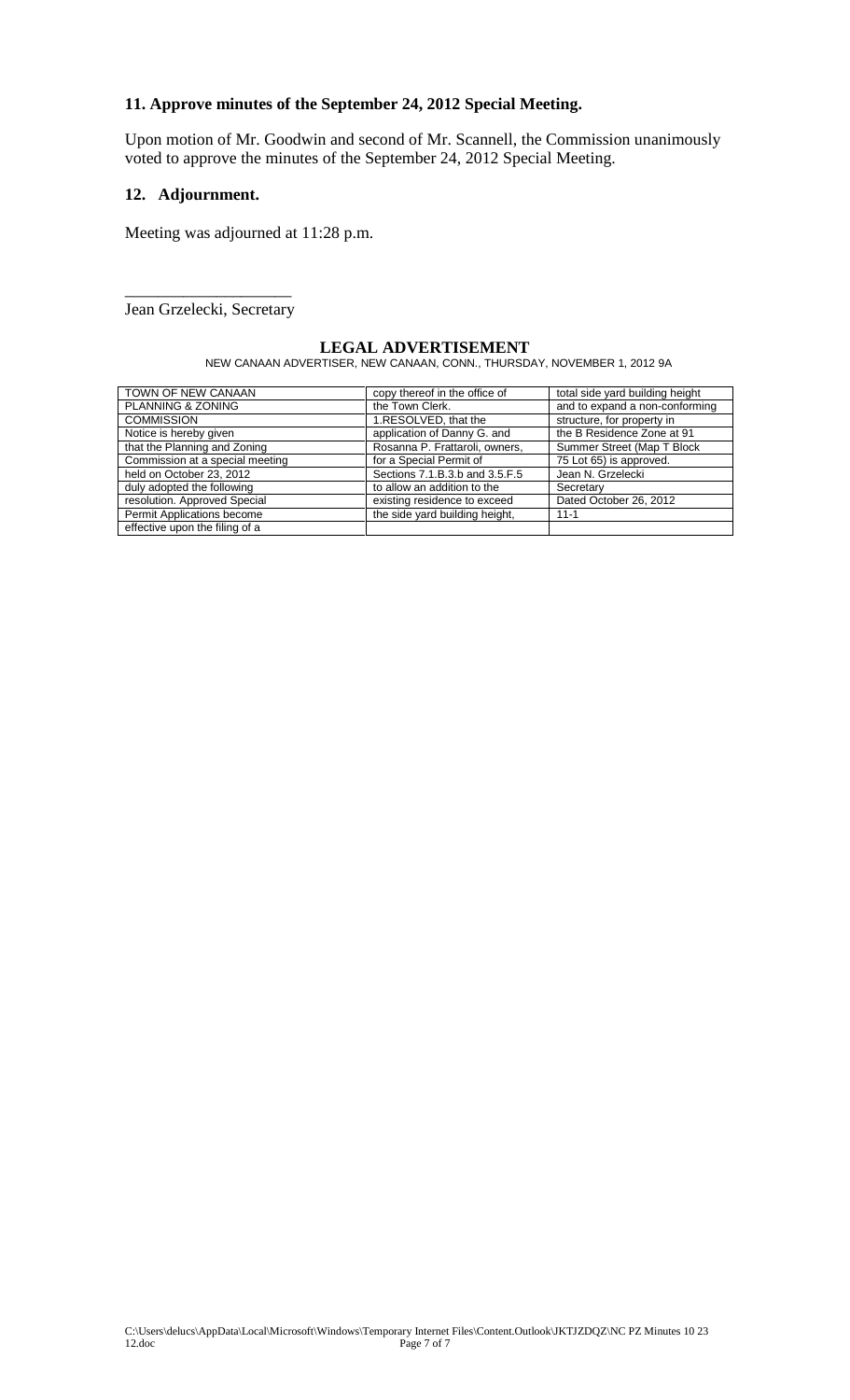# **PLANNING & ZONING COMMISSION MINUTES**

# **TUESDAY, NOVEMBER 27, 2012**

### **REGULAR MEMBERS PRESENT: REGULAR MEMBERS ABSENT:**

**Mr. Papp, Chairman Mr. Turner Mrs. Grzelecki, Secretary Ms. DeLuca Mr. Goodwin Mr. Rothballer Mr. Scannell Mr. Ward VACANCY** 

## **ALTERNATE MEMBERS PRESENT: ALTERNATE MEMBERS ABSENT:**

### **Mr. Shizari Mr. Radman (arrived at conclusion of item 3) VACANCY**

Also in Attendance: Steve Kleppin, Town Planner/Senior Enforcement Officer

### **PUBLIC HEARING**

Chairman Papp opened the Public Hearing at 7:02 p.m. Mr. Shizari was seated for Mr. Turner.

| TOWN OF NEW CANAAN                    | for property in the A              | with the Site Plan application   |
|---------------------------------------|------------------------------------|----------------------------------|
| <b>PLANNING &amp; ZONING</b>          | Residence Zone at 43 St. John      | of Stephen A. Finn,              |
| <b>COMMISSION</b>                     | Place (Map L Block 204 Lot         | Esg., Wofsey, Rosen, Kweskin     |
| Notice is hereby given                | 845).                              | & Kuriansky, LLP, Authorized     |
| that the Planning and Zoning          | 2. Upon application of             | Agent, for St. Lukes             |
| Commission will hold a                | Amy S. Zabetakis, Rucci Law        | Foundation Inc., owner, pursuant |
| Public Hearing on Tuesday,            | Group, Authorized Agent,           | to Section 8.2.A requesting      |
| November 27, 2012 at 7:00             | for Joseph Hanson, contract        | an addition to the main          |
| p.m. in the Sturgess Room, N.         | Purchaser (George W. and           | school building and removal      |
| C. Nature Center, 144 Oenoke          | Susan K. Baker, Jr., owners),      | of certain existing structures,  |
| Ridge to hear and decide applications | for a Special Permit of Section    | for property in the Four Acre    |
| as follows:                           | 3.7.E requesting building coverage | Residence Zone at 377 North      |
| 1. Upon application of                | of 3,450 square feet in            | Wilton Road (Map 40 Block        |
| Elizabeth A. and John F.              | lieu of the 2,505 square feet      | 105 Lot 12, 90 and 135).         |
| Kennelly, owners, for a Special       | allowed, for property in the       | Dated: November 9, 2012          |
| Permit of Sections 3.5.F.5 to         | One-Third Acre Zone at 6           | New Canaan, Connecticut          |
| extend the existing roof to the       | Kelley Green (Map N Block          | Jean N. Grzelecki                |
| north, within the east and west       | 60 Lot 670).                       | Secretary                        |
| reduced side yard height setbacks,    | 3. Public Hearing in accordance    | 11-15 11-22                      |

### **LEGAL ADVERTISEMENT**

10A NEW CANAAN ADVERTISER, NEW CANAAN, CONN., THURSDAY, NOVEMBER 15, 2012

### **1. Robant LLC, owners, 31 Vitti Street – Special Permit**

Upon application of Anthony Totilo, Anthony Totilo Architects and Associates, Authorized Agent, for Robant LLC, owners, for a Special Permit of Section 6.2.E.1 to allow a 25% reduction of the parking on site: 12 spaces provided in lieu of 17 spaces required, including one loading space and one handicap accessible space, for property at 31 Vitti Street in the Business B Zone (Map T Block 75 Lot 619A). (Continued from the August 28, 2012, September 24, 2012 and October 23, 2012 meetings).

This application was withdrawn.

### 2. **Elizabeth A. and John F. Kennelly, owners, 43 St. John Place – Special Permit.**

Upon application of Elizabeth A. and John F. Kennelly, owners, for a Special Permit of Sections 3.5.F.5 to extend the existing roof to the north, within the east and west reduced side yard height setbacks, for property in the A Residence Zone at 43 St. John Place (Map L Block 204 Lot 845).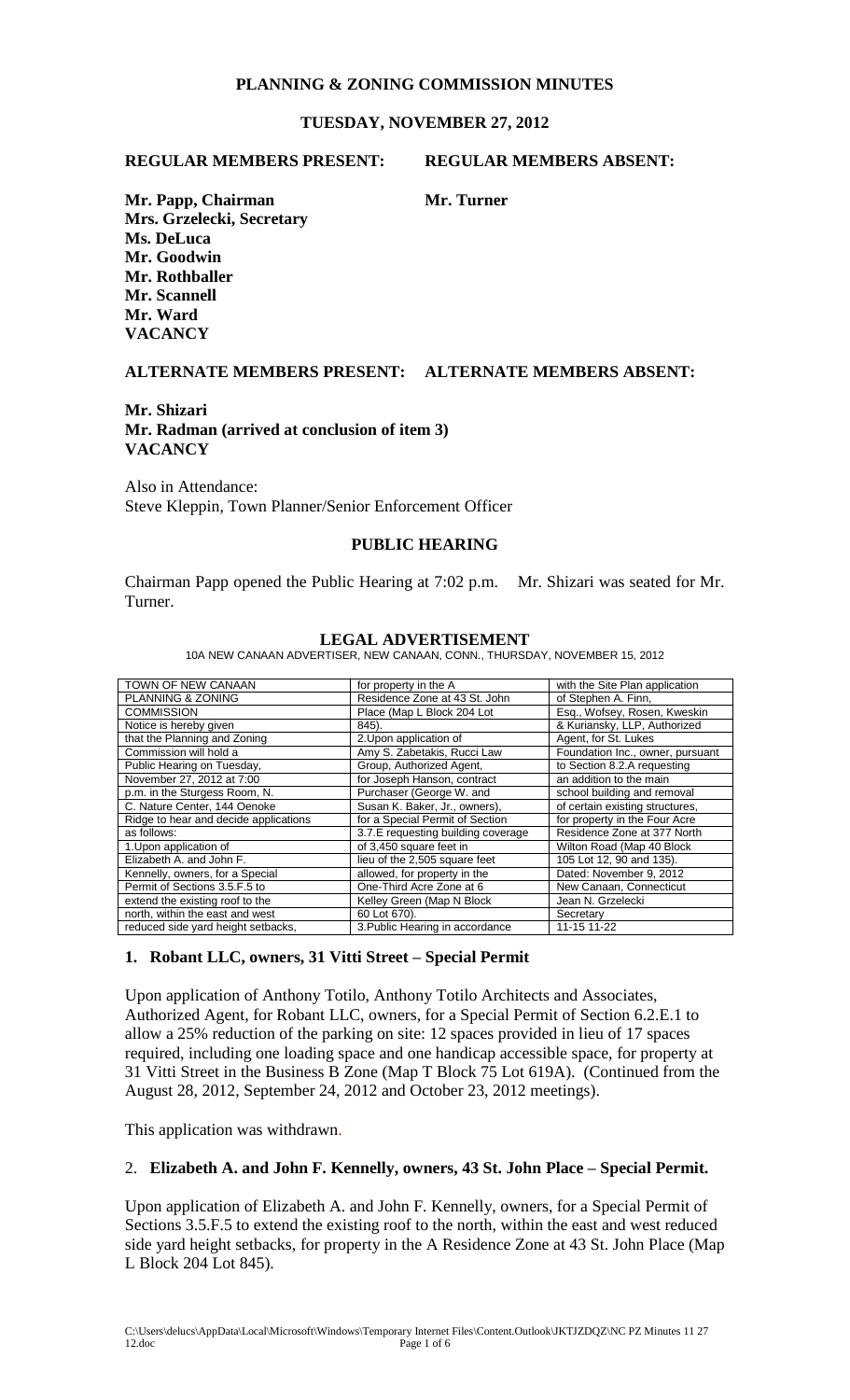James Schettino, Architect, representing Elizabeth and John Kennelly, spoke about the application for a special permit to expand the roof line to the north, an extension to the east and west side of the property. Due to reduced side yard setback requirements, they are proposing to extend the current roof to the north. He presented a diagram showing height requirements and stated that it's an extension of the current roof and they are not going any higher and that the attic ratios are in compliance.

The public hearing on this matter was closed.

# 3. **Joseph Hanson, contract Purchaser (George W. and Susan K. Baker, Jr., owners), 6 Kelley Green – Special Permit.**

Upon application of Amy S. Zabetakis, Rucci Law Group, Authorized Agent, for Joseph Hanson, contract Purchaser (George W. and Susan K. Baker, Jr., owners), for a Special Permit of Section 3.7.E requesting building coverage of 3,450 square feet in lieu of the 2,505 square feet allowed, for property in the One-Third Acre Zone at 6 Kelley Green (Map N Block 60 Lot 670).

Attorney Amy Zabetakis stated that the Bakers have sold the property to the Hansons and submitted a copy of the deed for the record. She also stated that there have been no concerns from the neighbors and she submitted eight letters of support from neighbors. She also submitted a drainage proposal prepared by McChord Engineering

The public hearing on this matter was closed.

### 4. **John Black Lee, owner, for a two-lot resubdivision at 160 Mill Road.**

Upon application of John Black Lee, owner, for a two-lot resubdivision for 2.95 acre parcel located in New Canaan and Wilton, of property in the One Acre Residence Zone at 160 Mill Road (Map 49 Block 113 Lot 2). (Not open on the August 28, 2012 meeting and continued from the September 24, 2012 and October 23, 2012 meetings).

Attorney Robert Fuller, representing the applicant, spoke regarding concerns raised at the last meeting. He discussed the issue of inter-municipal jurisdiction between New Canaan and Wilton and stated that New Canaan only has jurisdiction in New Canaan and Wilton only has jurisdiction over land in Wilton. There will be no development on the Wilton lot. Mr. Fuller discussed an October 17, 2012 letter from Robert Nerney, Wilton Town Planner, indicating that a formal subdivision approval is required by Wilton. The applicant intends to go back to the Wilton Planning and Zoning Commission in December to hopefully resolve the issue in Wilton. He will submit a letter requesting an extension until the January 29, 2013 meeting.

He further indicated that the septic system for the south lot has been approved by the Health Department. The other issues raised such as parking on the property, contour lines, and the retaining wall on the southern property are site planning issues that they will address.

The public hearing on this matter will be continued to the January 29, 2013 meeting.

## **5. Grace Property Holdings LLC, owners, 365 Lukes Wood Road – Amendment to Special Permit.**

Upon application of Day Pitney LLP, Authorized Agent, for Grace Property Holdings LLC, owners, requesting, pursuant to Section 8.2.B.6.d of the New Canaan Zoning Regulations, an amendment to the Special Permit approved on November 27, 2007 pursuant to Section 3.2.C.14 of the Regulations and previously amended on May 20, 2008 so that the proposed improvements may be built as shown on the plans submitted herewith in accordance with such existing special permit approvals. In addition, in connection with certain proposed site lighting, the applicant seeks special permit approval pursuant to Section 6.11.C.3.f of the Regulations for ornamental up-lighting of landscape features, for property in the Four Acre Residence Zone at 365 Lukes Wood Road (Map 41 Block 38 Lot 77). (Continued from the October 23, 2012 meeting.)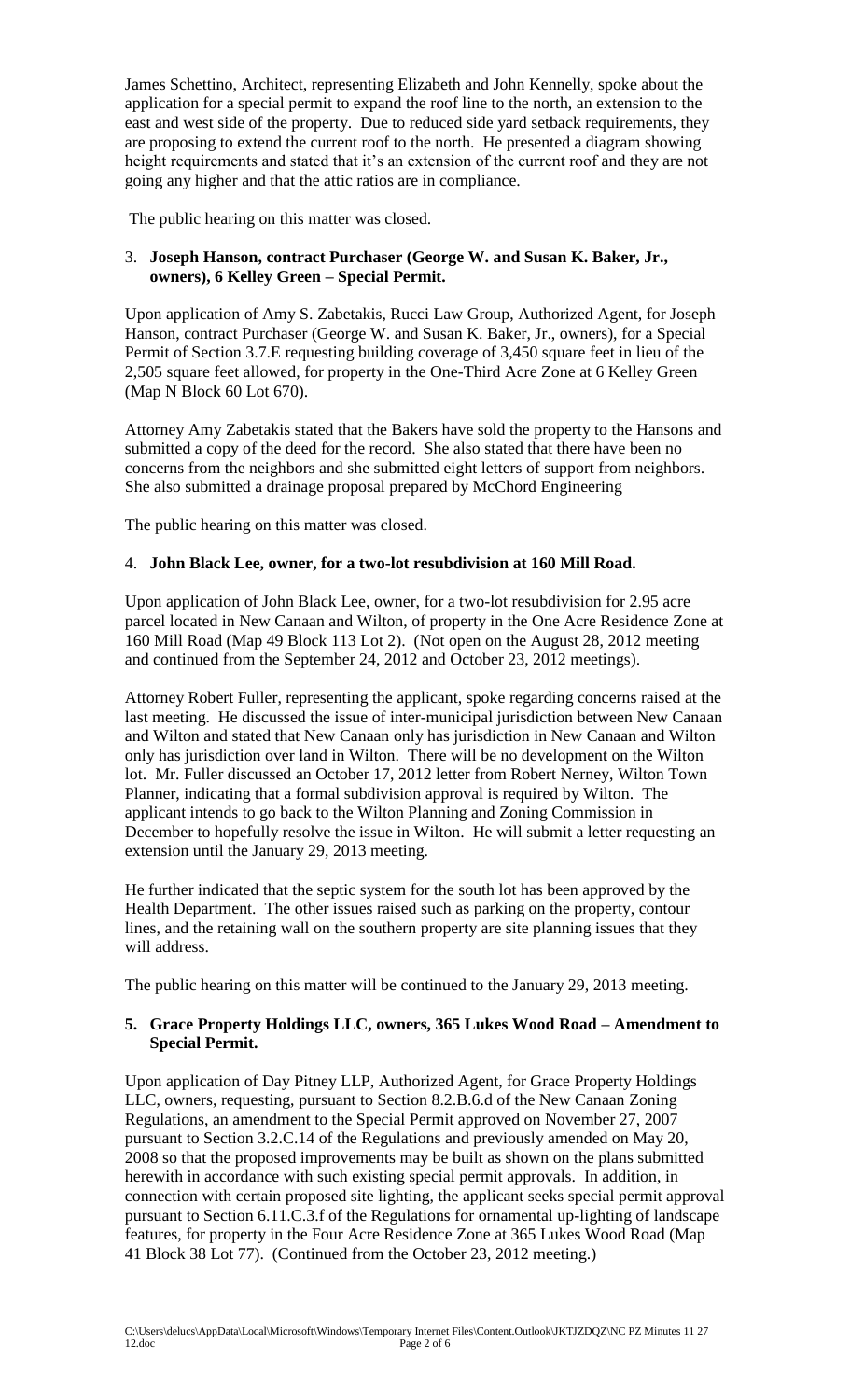Attorney Joseph Hammer of Day Pitney LLP, representing the owner, reviewed the history of the project. He stated that in 2007-2008 the Commission granted a Special Permit and Amended Special Permit to use the subject property for religious purposes, including a permanent sanctuary with a capacity of 900. The Special Permit and amended Special Permit were approved with the condition that the owner had to come back to the Commission for approval of the design of the sanctuary and that no further traffic study would be needed if the capacity of the sanctuary did not exceed 900. The Commission's approvals were appealed to the Superior Court. The Superior Court upheld the Commission's actions. The Appellate Court declined to hear a further appeal. The applicant is now before the Commission seeking approval of the design of the permanent sanctuary and adjustments and enhancements to the site plan.

Attorney Hammer spoke at length confirming that the previous traffic data and determinations were still appropriate considering the court actions and that the proposed sanctuary does no exceed the 900 seat capacity and that 716 fixed seats are proposed. The prior special permit cannot be revoked. Grace Property Holdings is the owner of this permit and they are not asking to change or modify the permit. He distributed his memo dated November 27, 2012 to the Committee. He stated that Grace Church is looking to provide a permanent home for its members and that they are not asking for anything more than any other religious organization. They may hold an occasional meeting on a given Tuesday night in the sanctuary and will light up only the one room they are using. They will install motion sensors lights, security cameras and an entrance gate.

Holt McChord, McChord Engineering Associates, Inc., spoke regarding site changes that were made. The first Wetlands meeting was last Monday. He displayed his diagram of the property. They have submitted a revised parking plan, relocating the southern parking lot to the west of the barn structure to move the parking lot off of the neighbor's property. This will require the relocation of that septic system. The relocated parking lot will reduce the number of spaces to 226 cars from the previous 231 cars. They are currently working on landscape plans which will include a berm as well as extensive planting.

Michael Kline spoke regarding the "natural diversity database hit."

Chairman Papp stated that there is a lot of information to digest and stated that the Commission will have to make a determination of whether this application is an amendment to the existing Special Permit or whether a new application is required.

Attorney Hammer noted for the record that Attorney Shansky was not present.

Mr. Bloom, Town Attorney, spoke pertaining to the central issue from a legal point of view. Is it simply an amendment or does it require more than that or a new application? He reviewed a letter he received yesterday about the actual use by the church, and suggests they investigate whether or not the scope of activities have changed.

Sanjit Shah spoke pertaining to his belief that the intensity of the use will be much greater and stated that he submitted evidence that there was an excess of 900 people at the church on Easter. He spoke at length insisting that Grace Church needs to apply for a new special permit because of the change in the scope of the project and also that they need to request a special permit pursuant to §3.2.C.17 since the Grace Community Foundation is apparently operating out of this location. Mr. Scannell asked Mr. Shah if he could give concrete references to the points that require a new application and to concentrate on regular activities, not on holiday use such as Easter.

Richard Lyman, a member of the Pound Ridge Town Board, stated his concerns about possible tax implications to the people of Pound Ridge, New York. Police officers would need to be hired for all Sunday services and holidays. He stated, "our tax payers should not have to bear the burden."

Continued to the December 18, 2012 public hearing.

## **6. St. Lukes Foundation Inc., owner, 377 North Wilton Road – Public Hearing for Site Plan.**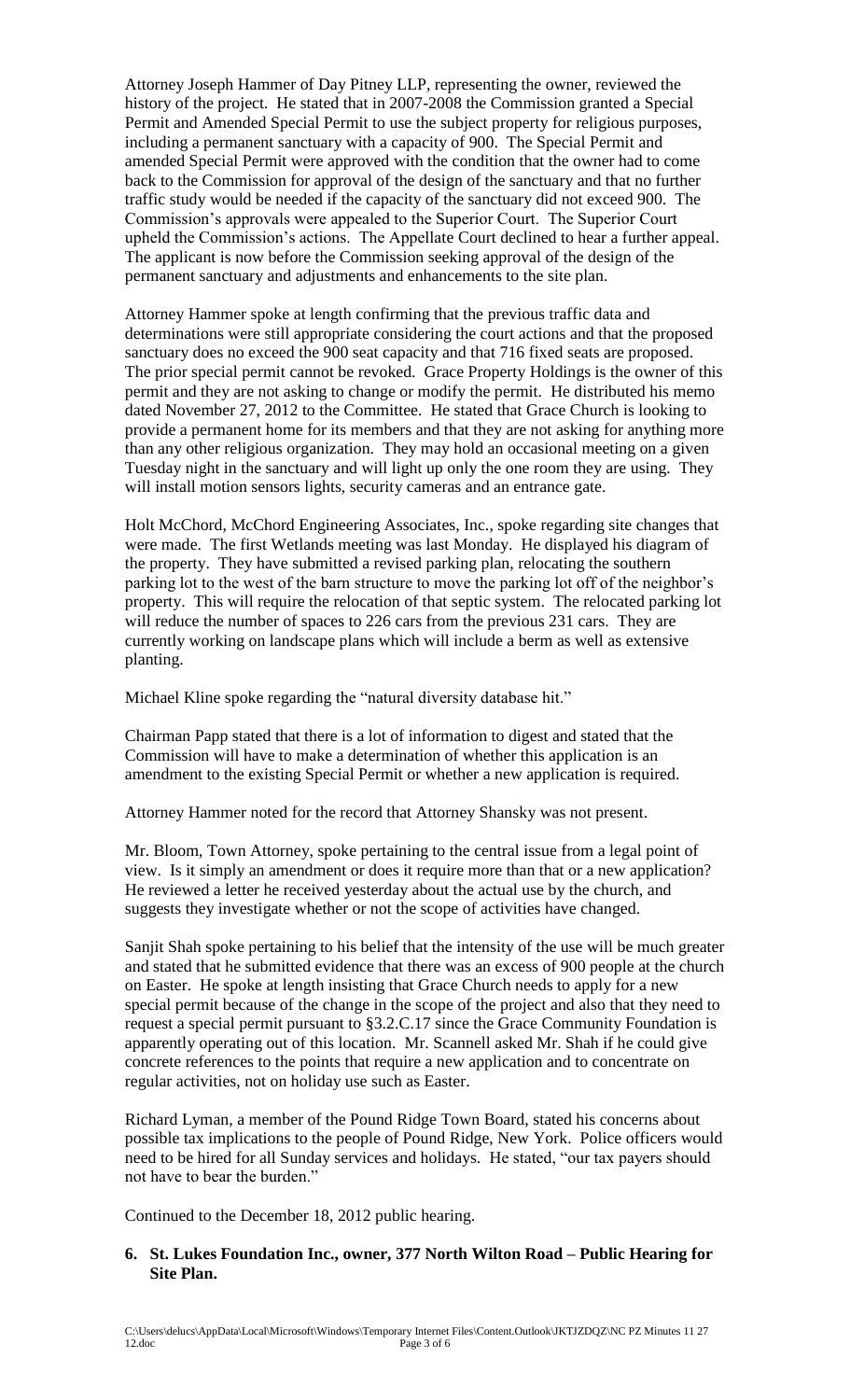Public Hearing in accordance with the Site Plan application of Stephen A. Finn, Esq., Wofsey, Rosen, Kweskin & Kuriansky, LLP, Authorized Agent, for St. Lukes Foundation Inc., owner, pursuant to Section 8.2.A requesting an addition to the main school building and removal of certain existing structures, for property in the Four Acre Residence Zone at 377 North Wilton Road (Map 40 Block 105 Lot 12, 90 and 135).

Stephen Finn, Esq., Wofsey Rosen, Kweskin & Kuriansky, LLP, provided a brief history of the St. Luke's School explaining that it has been around since 1940, is for grades 5 thru 12 and has 531 students. He described that for both the Middle School and the Upper School the start time is the same  $-8:00$  AM. This causes traffic problems during the morning rush hour. The proposed construction adds 14 additional classrooms. The school could then split the students and stagger the arrival and departure times. The split would mitigate the traffic back-ups on North Wilton Road that occur in the morning.

Holt McChord, McChord Engineering Associates, Inc., provided the plan that shows no changes to the drive network.

Mark Davis, Head of St. Luke's, spoke about the School's mission and purpose in the community. He believes that the growing strength of the School is good for New Canaan property values and the fact that there are 173 New Canaan students attending this year which represents a savings to the Town of about \$3,000,000. They allow the public to attend performances at no charge and St. Luke's serves as a secondary emergency shelter location. Mr. Davis stated that the additional classrooms would improve the quality of teaching and is not intended to increase their enrollment.

Mike Galante, Traffic Engineer from Frederick P. Clark Associates, spoke about the staggered start times and improved drop-off area and crosswalks which will get traffic off North Wilton Road faster. He then showed a diagram of intersections and traffic patterns. In addition, he reviewed peak times and benefits of the proposed split schedule.

Jim Rogers, architect for St. Luke's, spoke about the zoning regulations regarding building height and the number of stories. The whole addition wraps around the west side of the building. The addition contains two science labs and five humanities classrooms and the expansion of the library. An additional benefit brings the Art Program from a remote building back into the main building and it also improves the library.

Haik Kavookjian, 293 North Wilton Road, spoke about his concerns. The new construction site is high on a hill with two above-ground levels and two below-ground levels, adding to light production and glare. He also commented that St. Luke's has increased enrollment by 22% over the last decade and a cap on their enrollment is essential.

Eric Meyer, 270 North Wilton Road, spoke further about traffic patterns at the Laurel Road stop sign. A conclusion in their traffic study shows that the population has grown by 100 students while he has been living there but St. Luke's will not or cannot provide him with a population growth figure. This new plan will work only if school enrollment doesn't increase.

Hugh Wiley, 173 Soundview Lane, spoke concerning his fear that their cul-de-sac would someday become an entrance to the school. His property abuts St. Luke's property. He stated that the lighting can be seen high and above. From a southern exposure, he sees a 4-story building with 50 extra windows looking onto his property. He is very concerned about his property value.

Joe Sweeney, 155 Soundview Lane, spoke about the lights (that did not exist 14 years ago) and that the addition will be loaded with windows. He also spoke about the height of the building.

Wendy Brainard, 374 North Wilton Road, stated her concerns about parking and feels there is no space for additional parking. She doesn't want to see a parking lot where the Art Building currently is located. She stated that North Wilton Road is a winding country lane and excessive traffic can be dangerous.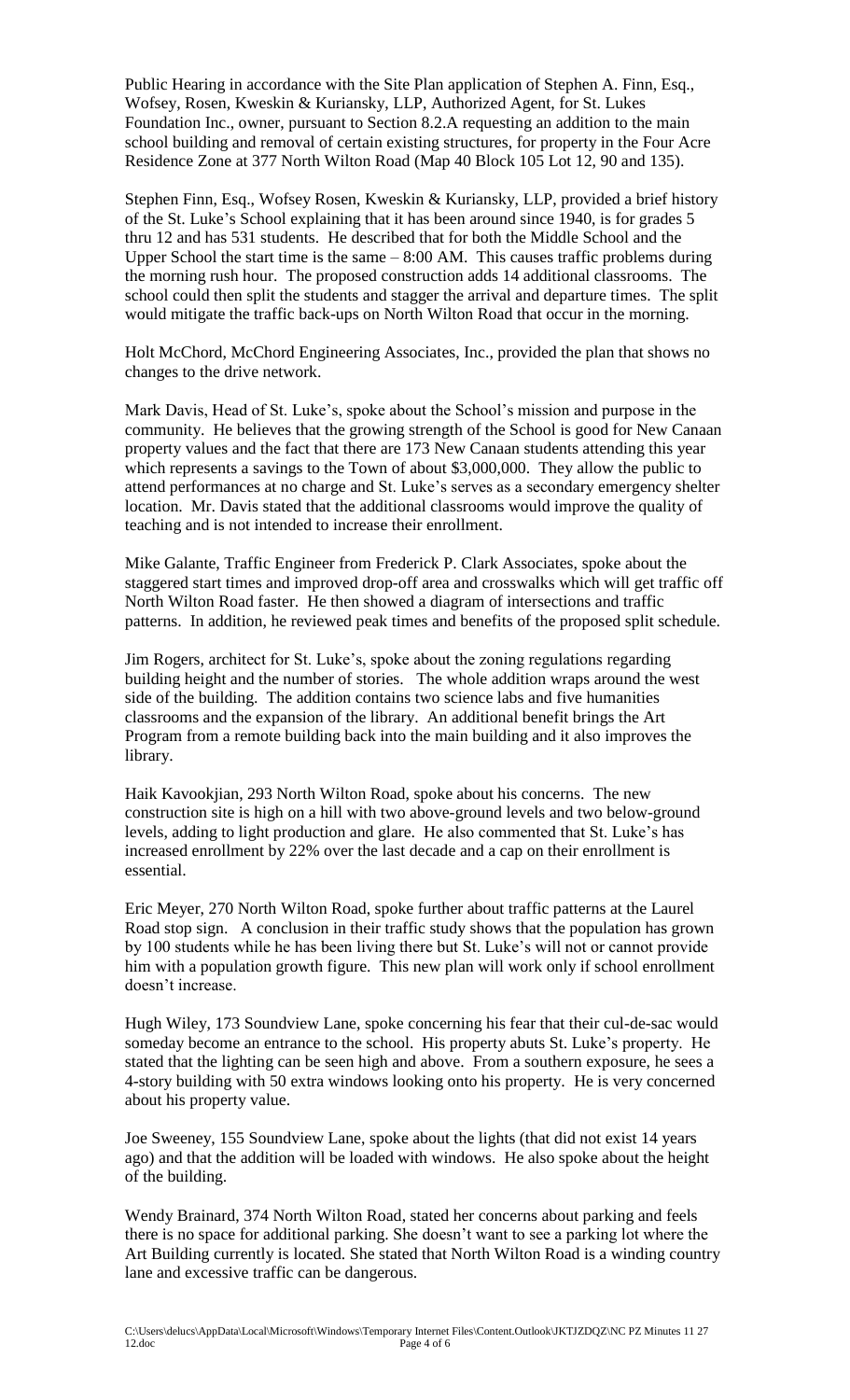Randy Guynn, a North Wilton Road resident, read from the zoning regulations and said that four stories is too high, it's in a four acre zone and that St. Luke's is out of character with the neighborhood.

Continued to the December 18, 2012 meeting.

# **REGULAR MEETING**

## **7. Deliberation and any possible action on a closed public hearing item.**

## *Discussion on Item #2 -* **Elizabeth A. and John F. Kennelly, owners, 43 St. John Place – Special Permit.**

Upon motion of Mrs. Grzelecki and second of Mr. Ward, the Commission voted unanimously to approve the application.

## *Discussion on Item #3 -* **Joseph Hanson, contract Purchaser (George W. and Susan K. Baker, Jr., owners), 6 Kelley Green – Special Permit.**

Upon motion of Mrs. Grzelecki and second of Mr. Goodwin, the Commission voted to approve the application with conditions.

Conditions, modifications or restrictions are as follows:

- 1. Per First Floor Plan (A-1), Second Floor Plan (A-2) and Building Coverage Exception Calculation, dated 10/31/12 and Elevations (A-3 & A-4) dated 11/22/12, prepared by Pogacnik Architects, on-file with the Planning and Zoning Department.
- 2. A restriction be placed on the Land Records in accordance with §3.7.E.1 of the zoning regulations.
- *3.* Said restriction also placed on a map filed on the land records as well as depicted on the building footprint of the map.

## **8. Grace Property Holdings LLC, owners, 365 Lukes Wood Road – Site Plan.**

Site Plan application of Day Pitney LLP, Authorized Agent, for Grace Property Holdings LLC, owners, pursuant to Sections 8.2.A and 8.2.B requesting approval of improvements as shown on plans, for property in the Four Acre Residence Zone at 365 Lukes Wood Road (Map 41 Block 38 Lot 77). (Continued from the October 23, 2012 meeting).

Continued to the December 18, 2012 meeting.

### **9. Proposed changes from Brooks & Falotico for a façade modification at 22 Pine Street. (Continued from the October 23, 2012 meeting).**

Louise Brooks presented two pictures for approval to change the look of the building and make it more residential. The Committee felt that white was too stark and suggested the light gray with green awnings.

Upon motion of Mrs. Grzelecki and second of Mr. Ward, the Commission voted unanimously in favor of the modification.

## **10. Discussion of possible zoning amendments. (Continued from the August 28, 2012, September 24, 2012 and October 23, 2012 meetings).**

No Action was taken on this hour due to the late hour.

## **11. Sign Task Force Report.**

Upon motion of Mrs. Grzelecki and second of Mr. Ward, the Commission voted unanimously in favor of modifying the agenda to add the additional "c – f" sign applications.

a. Dunkin' Donuts, 88 Elm Street – Recover one awning.